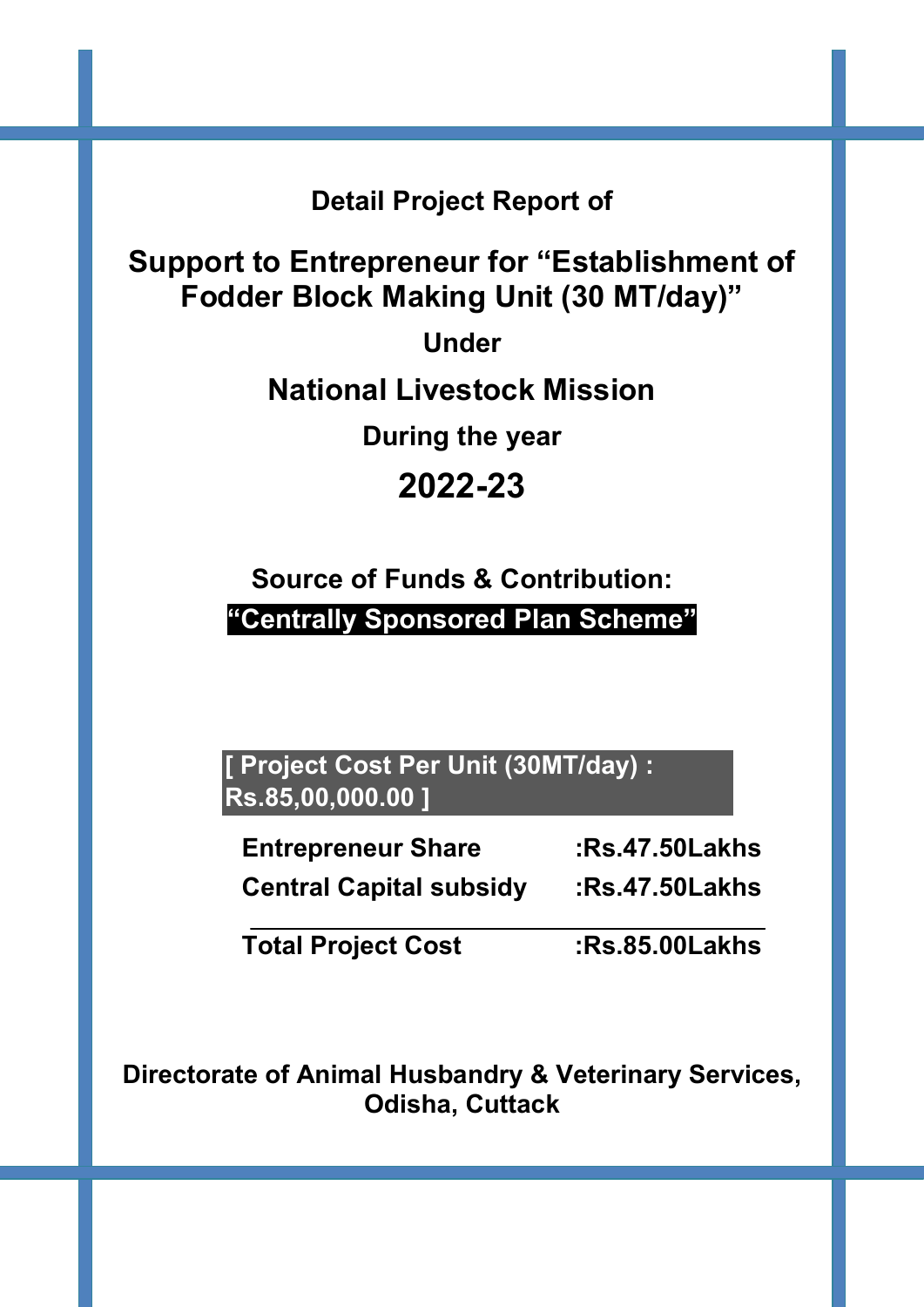## Modalities for Implementation of the Scheme "Support to Entrepreneurs for Establishment of Fodder Block Making Unit (30MT/day)"under National Livestock Mission during the year 2022-23

#### BACKGROUND:

At present farmers are not interested to spare their land for fodder cultivation giving much preference to paddy and other food crops. Our repeated intervention since last decade regarding fodder cultivation on farmers own field has not up to desire level and the acceptance is negligible. Due to continuous intervention and implementation of various dairy development projects, the farmers are gradually accepting the dairy farming as income generation activities. Under such changed situation for higher profitability to farmers in milk production, fodder becomes the essential element to reduce the consumption of concentrated cattle feed.

It has been observed that there is high deficit of feed stuff particularly green fodder in the state for maintaining the productivity and health of dairy animals. The present proposal can help the dairy farmers of the State to support in optimum nutritional management of their animals there by reducing in production cost.

In order to promote nutritional support to Dairy Farming activities under National Livestock Mission (NLM) is implementing a new scheme "Establishment of Fodder Block Making Unit" to make available quality dry fodder round the year with affordable cost.

#### AIM:

This programme aims to support Entrepreneurs for establishment of Fodder Block making Unit (30MT/day) of " with a central capital subsidy of 50 percent of the total cost to the eligible entities with Entrepreneurs' share of 50 percent out of total cost of Rs.85,00,000/-.per Unit (30MT/day),during the year 2022-23.

#### OBJECTIVE:

- To provide balance feed & fodder to the dairy farmers at their doorstep.
- To Transport fodder from surplus regions to drought/natural calamity affected areas at the time of need.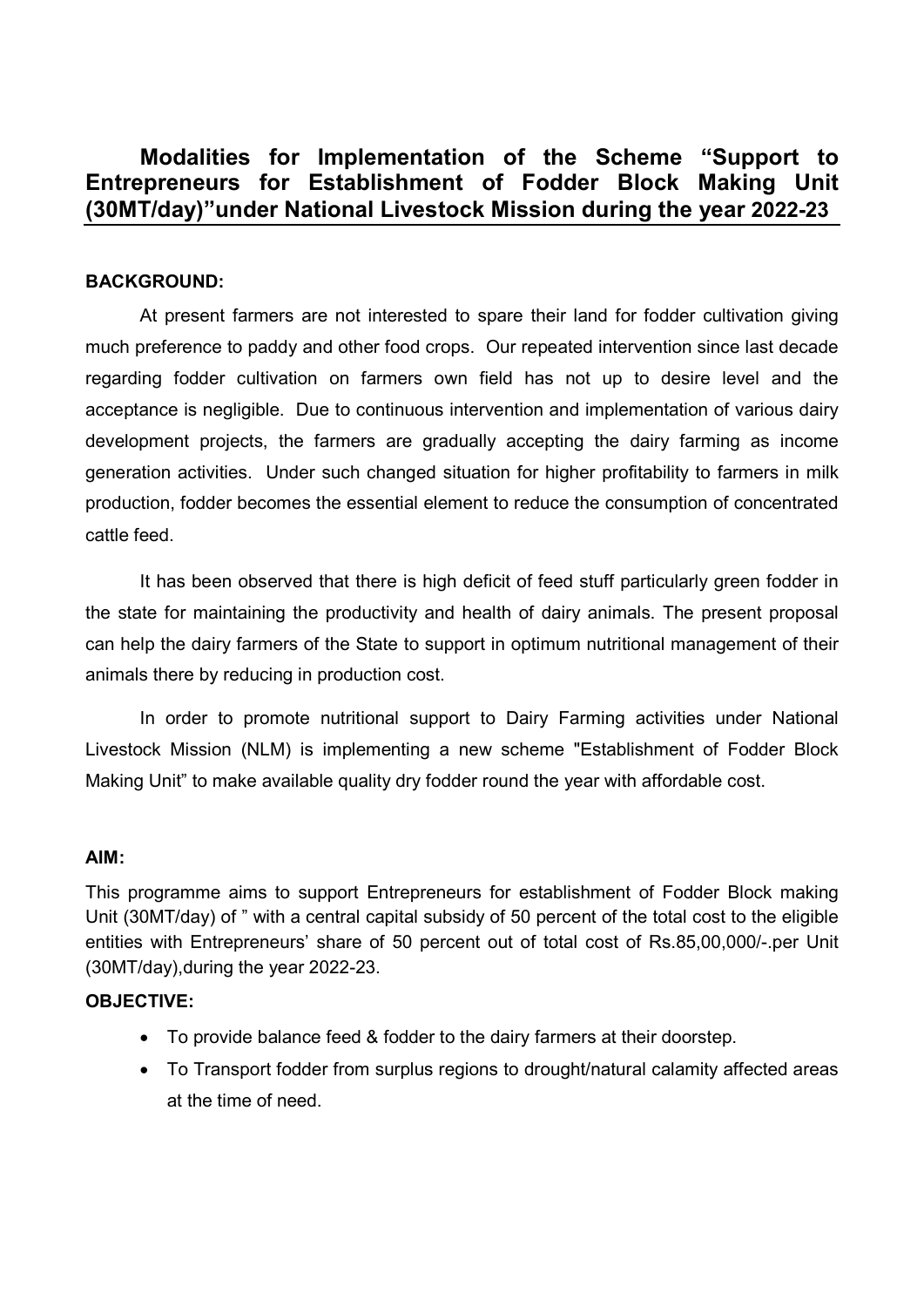- To prevent pollution hazards to the environment, by not allowing burning of the crop residue in farmers field
- To bridge the gap between the supply and demand of fodder which needs planned scientific management of huge & bulky crop residues/roughages.
- To facilitate storage and transportation by densification.

#### TARGET BENEFICIARIES:

Under the scheme individual entrepreneurs, Farmers Producers Organization (FPOs),Farmer Cooperative Organizations(FCOs),Joint Liability Groups(JLGs),Self Help Groups(SHGs) will be covered.

#### SELECTION OF ENTREPRENEURS/ ELIGIBLE ENTITIES:

- a) Entrepreneurs/ Eligible Entities either have obtained training or have sufficient experience in the relevant field in managing and running the project
- b) Entrepreneurs/ Eligible Entities need to get sanction of project by the bank for the remaining cost of the project
- c) Entrepreneurs/ Eligible Entities should have own land or lease land where the project will be established.
- d) Entrepreneurs/ Eligible Entities have all the relevant documents for KYC required by the bank.

Note:- No assistance will be provided for purchasing of land, lease of land, purchase of vehicle for personal use, office establishment, working capital and recurring cost.

#### Submission of Application

Each eligible Entrepreneur/ Eligible Entities, are to apply through NLM Portal available at Udyamimitra Portal of SIDBI. While applying in the portal, the applicant need to prepare a Project Report indicating the total cost of the project ,detailed project and their economic benefit, indicating the forward & backward linkages.

#### Approval of the Project

- The beneficiary/ entrepreneurs shall submit the application through the NLM Portal to the State Implementing agency in response to expression of Interest issued by the State Implementing agency.
- On the applications submitted by the beneficiaries, the State Implementing Agency (Name of the agency and State) will scrutinise the application and recommend the same to the Bank for sanction of loan.
- After the recommendation of the project by the State Implementing Agency, the same will be considered by the bank for financing to beneficiaries.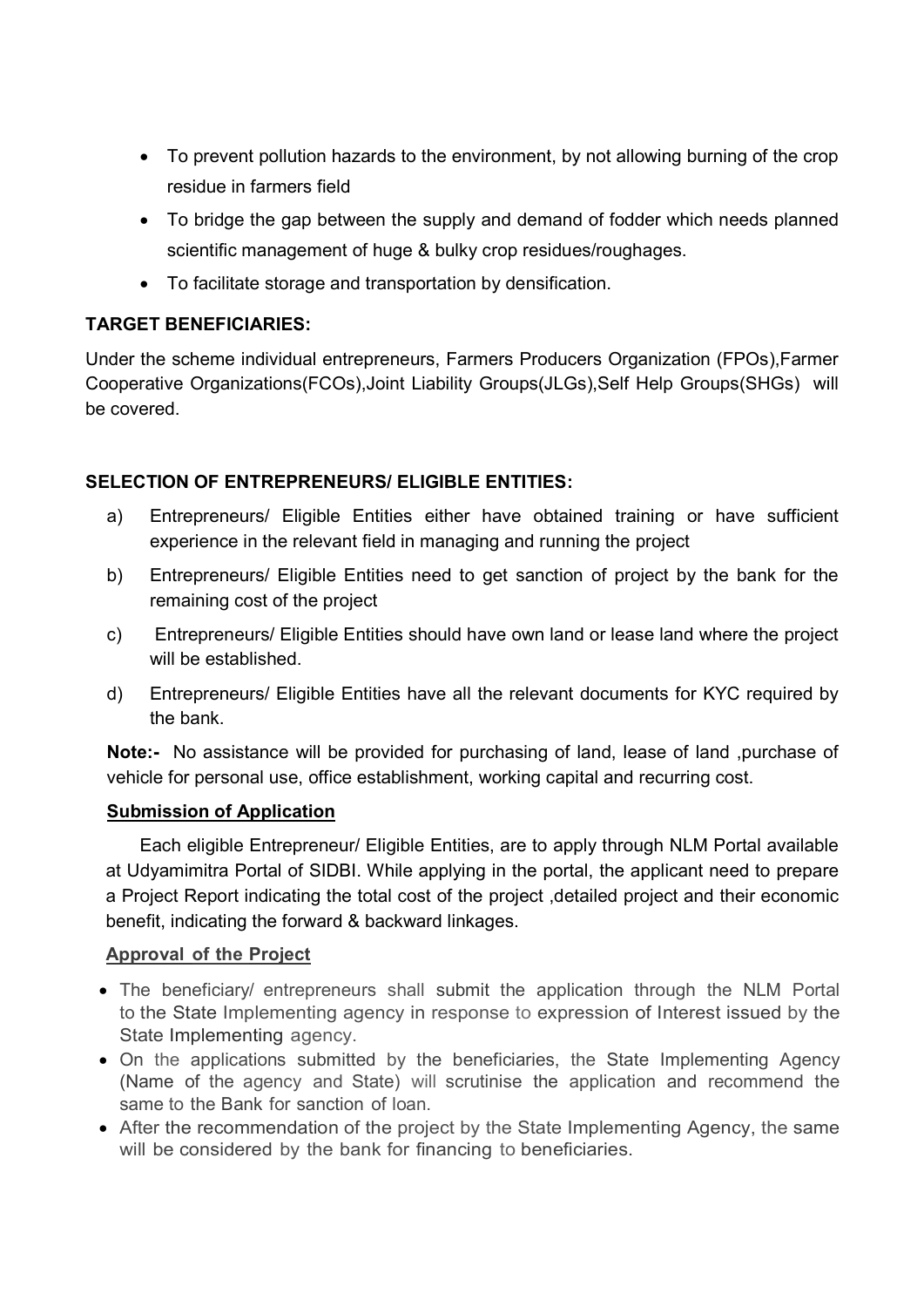- Once the beneficiary obtained the bank sanction of the project, the State Implementing Agency shall place the same in the State Level Executive Committee (SLEC) for recommending the application to the Central Government. After approval of SLEC the SIA will mark the application to the Central Government through the Portal to DAHD along with uploading the bank sanction for the loan.
- The DAHD shall approve the project through the Project Approval Committee and funds will be released directly to the Lending Bank to release the subsidy to **Beneficiaries**

#### Release of subsidy to the Beneficiaries:

- 50% back ended capital subsidy up to the ceiling of subsidy mentioned against each project will be release in two installments.
- First installment will be released upfront to the lending bank which will be credited to beneficiary account after the bank releases first installment of loan to the beneficiary and its confirmation by State Implementing Agency. The release of subsidy will be entered in the portal also.
- The subsidy will be released only when the beneficiary has made expenditure of 25% cost of the project towards infrastructure and has been verified by the State Implementing Agency.
- Beneficiaries will be eligible for the second installment after completion of the project and certified so by the implementing agency and returnable through the portal.
- In case of self-financing project, the project needs to be apprised by the bank where the Entrepreneurs/ Eligible Entity have account.
- State Implementing Agency will follow up the project for the period of 2 years after completion with regards to its operation.

#### TRAINING OF THE ENTREPRENEURS:

- i) Training will be organized at District level/Block Head Quarter level or any other convenient place on recommended practices of operating the machineries for densification of the raw materials (straw/ stover) and feeding of Fodder Block to the livestock and hygienic management of the Fodder Block Unit.
- ii) The concerned Livestock Inspectors, Gomitras and Prani Mitras will have to guide the Entrepreneurs in field for managing the Fodder Block Making Unit.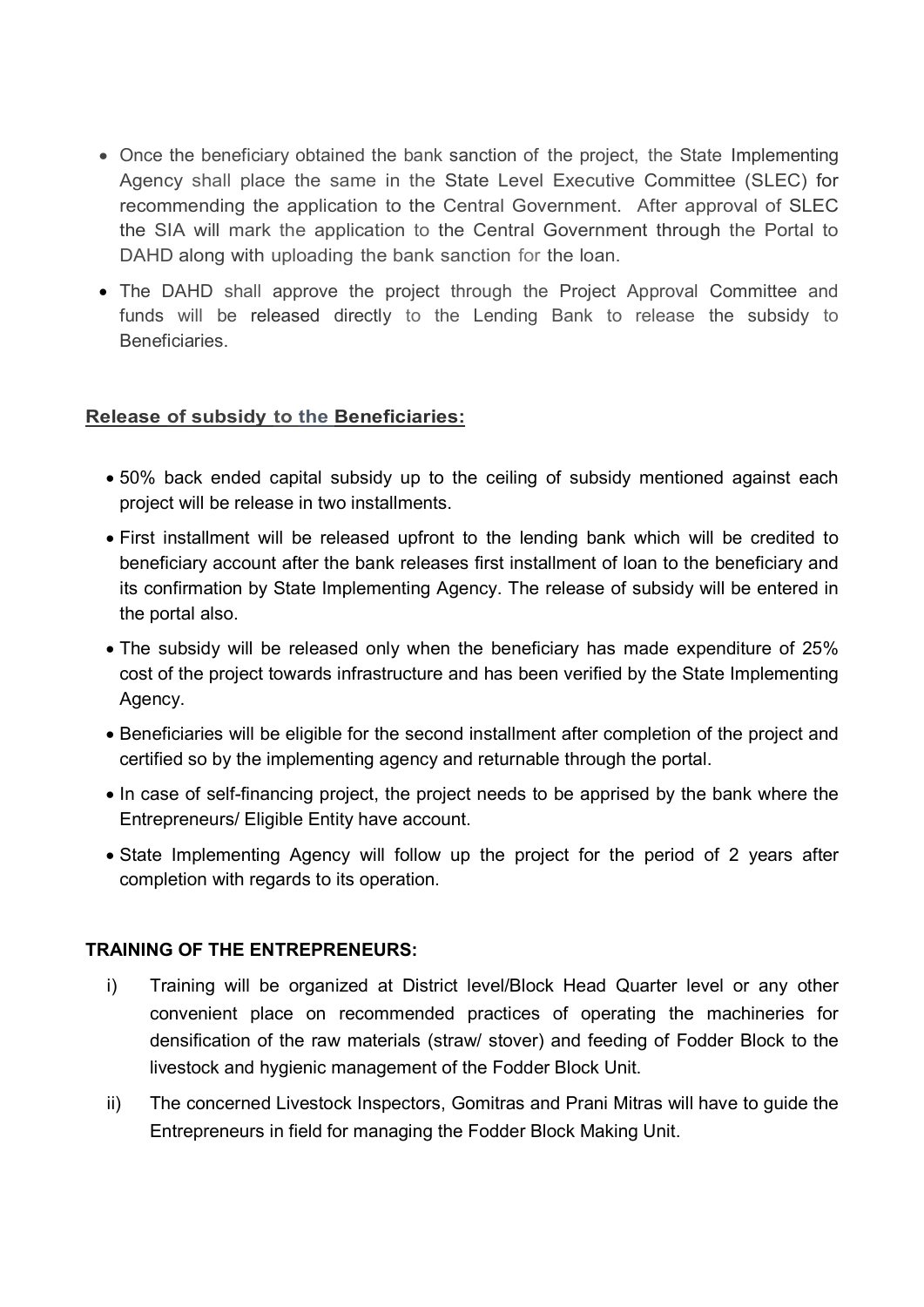iii) The capacity building of LIs, Gomitras, PraniMitras will be taken up by the DAH&VS.

#### MANAGEMENT OF FODDER BLOCK MAKING UNIT (30MT/DAY):

- $\triangleright$  The Fodder Block making Unit has the following components
	- LD-HD Cutting with electric motor starter, panel board, V Belt, Pullies etc. LD-Low density Materials ( like paddy straw)
	- $\blacksquare$  HD- LD mixture complete with electric motor, HD High density Materials (Concentrate Pre- mixes)
	- **Densified TMR (Total Mixed Ration) block maker with electric motor starter,** Hydraulic oil, cooling system.
	- Platform Electronic weigh scale
	- Main control panel complete with tarter contractors relays meter, conduits and fittings, cable trays etc.
	- **Stitching machine double thread**
	- Molasses storage tank (2 MT capacity) OR Molasses storage tank (80 Kgs. capacity)
	- Grinding section fitted with an elevator motor connection piece of magnet. Bin for grindables in M. S. Handle operated, Hammer mill half circle capacity 2 MT/ hr with sieve and complete with foundation fitted with motor and drive parts
	- Mixing section fitted with ground material lifting elevator with discharge with motor and connecting piece of magnet bin above batch mixture with discharge control. Paddle type batch mixture with M.S. construction fitted with motor.
	- **Power supply (Gen Set)140 KVA**
	- Shed for machinery  $(60' \times 50' \times 20')$
	- Shed for storing raw materials  $(60' \times 100' \times 20')$
- $\triangleright$  The cost limit of each component is annexed at **ANNEXTURE I**

#### MONITORING AND SUPERVISION:

The programme will be monitored through MIS system for maintaining data and online monitoring. The assets will be monitored through GI tagging.

Implementation of the scheme will be reviewed at National Review Meeting, Regional Review Meeting and State Review Meeting. Further, the State will need to submit the physical and financial progress of the schemes in every quarter as per the outcome-output framework enclosed at **Appendix - I** 

The DAHD will set up Project Management Agency (PMA) for assisting implementation of the scheme. The PMA shall be responsible for the following work: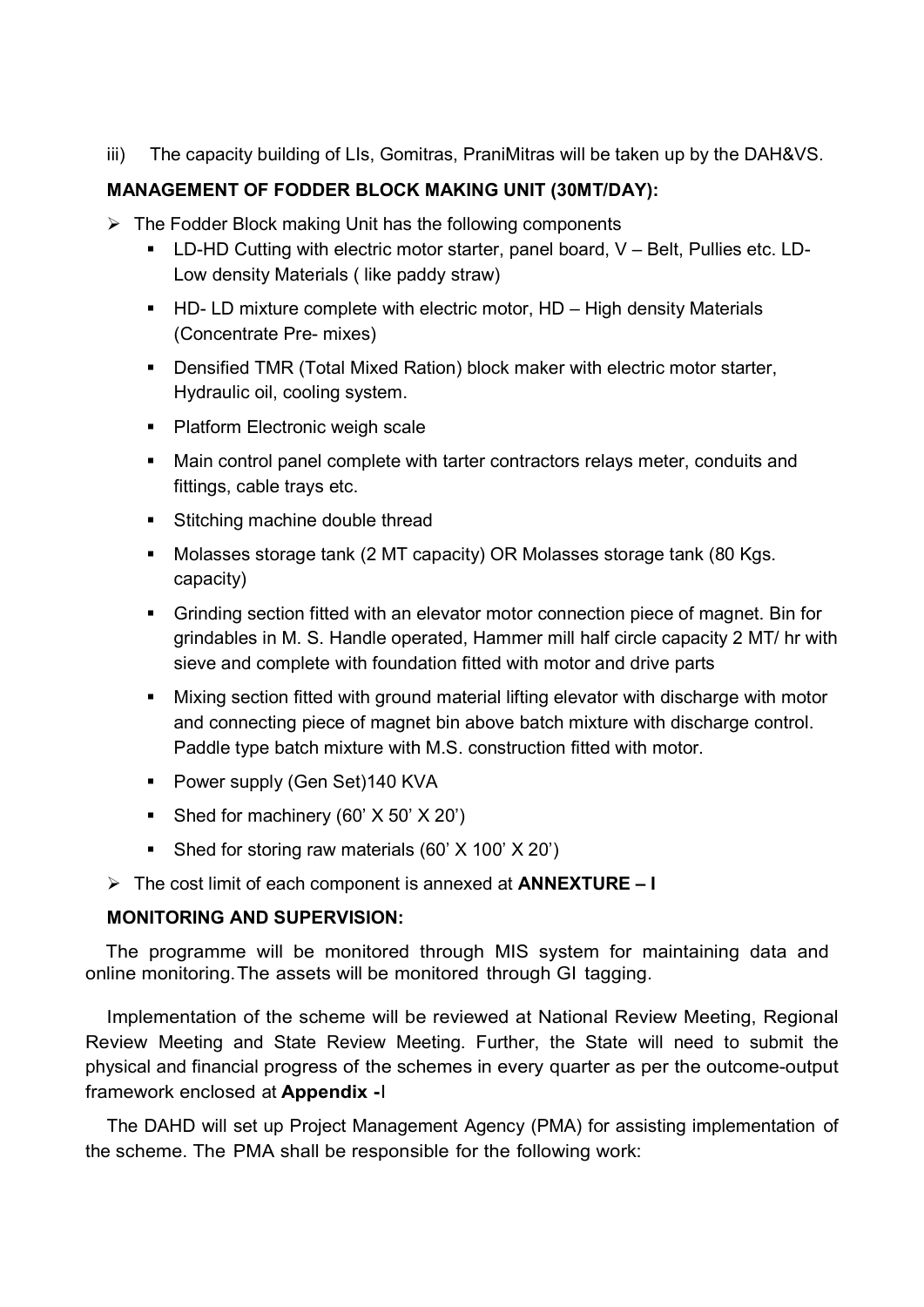- to assist the State Implementing Agency to scout the beneficiary proposal.
- to handhold the beneficiary to facilitate them to submit the proposal
- to undertake outreach of the scheme.
- to maintain liaison with the respective banks for monitoring the fund flow to the beneficiary
- to develop MIS system and
- Any other work assigned by the DAHD for implementation of the scheme.

Transparency in scheme monitoring: For better monitoring of the scheme at the grass root level, the State shall ensure implementation of monitoring system involving the Panchyeti raj institutions like the members of Gram Panchyet at the village level and Panchayat Samiti at the Block level and the District Pachayet/ Zilla Parisad at the district level.

Physical Progress report: The State Implementing Agency will submit the Physical Progress Report for the projects for which the Central Share has been released on quarterly basis as per the Format prescribed at Appendix - 1.

Financial Progress report: The Financial Progress report need to be submitted as per the prescribed format of GFR within the time limit specified by GFR

#### SCHEME OUTLAY:

The Unit (30MT/day) cost of One Fodder Block Making Unit (30MT/day) under NLM is Rs.85,00,000/-. with Central Capital Subsidy of 50% up to 50 lakhs and rest 50% to be borne by the Entrepreneurs/ Eligible Entity.

|         | Unit (30MT/day)     | <b>Total Project Cost Rs. in lakh</b> |                           |                   |
|---------|---------------------|---------------------------------------|---------------------------|-------------------|
| Year    | Cost<br>Rs. in lakh | <b>Central Share</b>                  | <b>Entrepreneur Share</b> | <b>Total cost</b> |
| 2022-23 | 85                  | 47.50                                 | 47.50                     | 85.00             |

#### TIME FRAME:

The project will be implemented during the year 2022-23.

#### Appendix-I

|                                   |                                                                        |        |                                       | REPORTING OF OUTPUT AND OUTCOME FOR NATIONAL LIVESTOCK MISSION |               |  |
|-----------------------------------|------------------------------------------------------------------------|--------|---------------------------------------|----------------------------------------------------------------|---------------|--|
|                                   | <b>OUTPUTS(YEAR)</b>                                                   |        |                                       | <b>OUTCOME(YEAR)</b>                                           |               |  |
| Output                            | <b>Indicators</b>                                                      | Target | Output                                | <b>Indicators</b>                                              | <b>Target</b> |  |
| 7. Assistance for<br>establishing | <b>Total No of Fodder</b><br>entrepreneurs<br>supported(in<br>numbers) |        | 11. Enrich<br>fodder<br>production by | 11.2 Quantity<br>of Fodder<br>Block (in<br>ton/TMR)            |               |  |
| fodder<br>Entrepreneurs           | 7.2 Total No of<br><b>Fodder Block Units</b><br>established/TMR        |        | the<br>entrepreneurs                  |                                                                |               |  |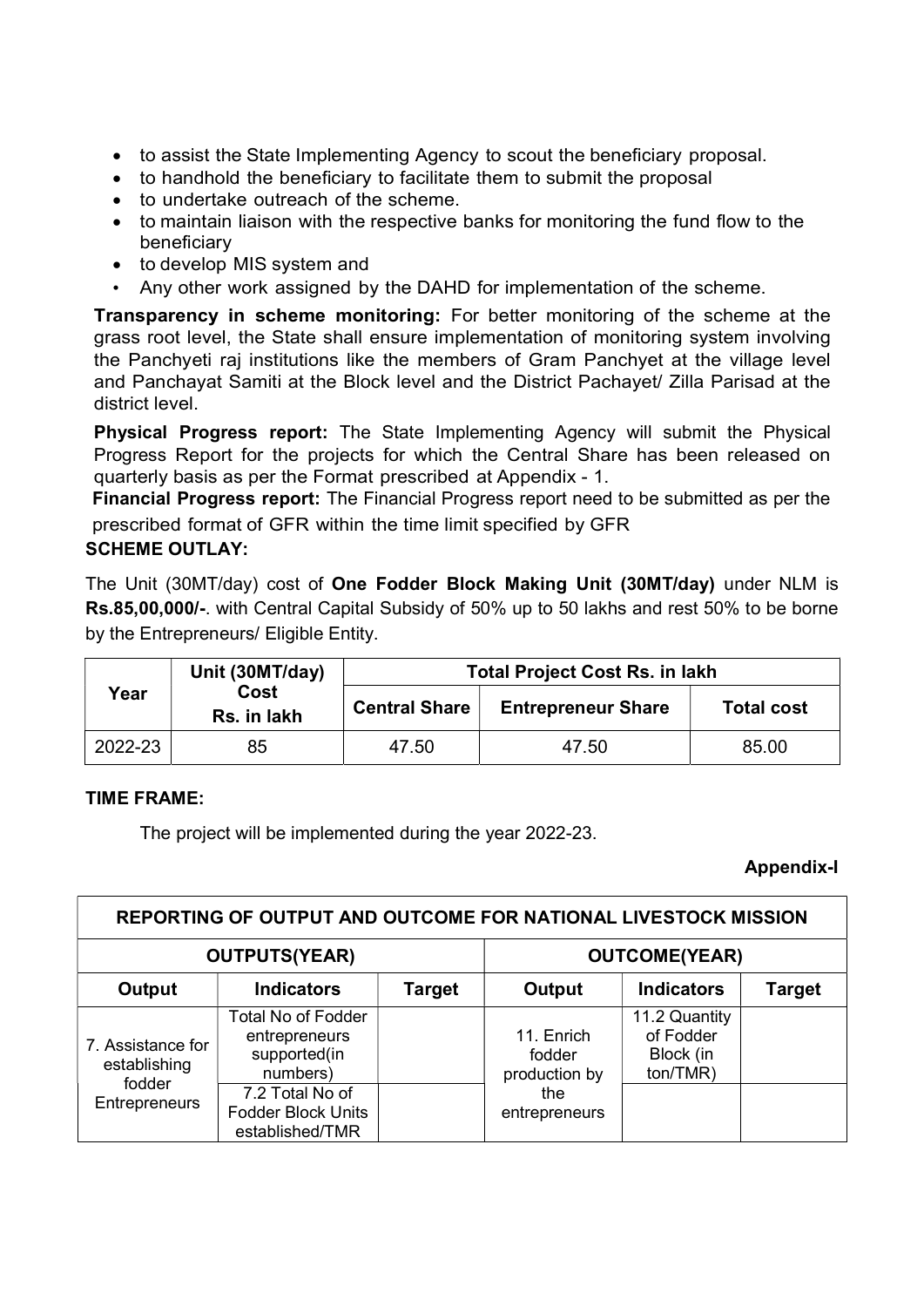## INDICATIVE COST OF ONE FODDER BLOCK MAKING UNIT (30MT/DAY) FOR ENTREPRENEURS:

Annexure-I

| SL No. | Item                                                                                                                                                                                                                                                      | Quantity | Cost (Rs. in<br>làkh) |
|--------|-----------------------------------------------------------------------------------------------------------------------------------------------------------------------------------------------------------------------------------------------------------|----------|-----------------------|
| 01     | LD-HD Cutting with electric motor starter, panel<br>board, V-belt, Pulleys etc.LD Low Density<br>Materials (like paddy straws)                                                                                                                            | 01       | 4.00                  |
| 02     | HD-LD Mixer complete with Electric Motor, HD-<br>High Density materials (concentrate Pre-mixes)                                                                                                                                                           | 01       | 3.00                  |
| 03     | Densified TMR block maker with electric motors<br>starter, hydraulic oil, cooling system.                                                                                                                                                                 | 02       | 38.70                 |
| 04     | Platform electronic Weigh Scale                                                                                                                                                                                                                           | 02       | 0.90                  |
| 05     | Main control panel complete with tarter contractors,,<br>relays meter, conduits, and fittings, cable trays etc                                                                                                                                            | 1 lot    | 4.45                  |
| 06     | Stitching machine double thread                                                                                                                                                                                                                           | 02 set   | 0.20                  |
| 07     | Molasses Storage tank (2 MT capacity)OR<br>Molasses tank (80 kg) capacity                                                                                                                                                                                 | 01 set   | 3.25                  |
| 08     | Grinding section fitted with an elevator motor<br>connecting piece of magnet. Bin for grindables in<br>M.S handle operated, Hammer mill half circle<br>capacity 2 MT/ hr with sieve and complete with<br>foundation fitted with motor and drive<br>parts. | 2set     | 3.5                   |
| 09     | Mixing section fitted with ground material lifting<br>elevator with discharge with motor and connecting<br>piece of magnet .Bin above batch mixture with<br>discharge control. Paddle type batch mixture with<br>M.S construction fitted with motor.      | $01$ set | 4.00                  |
| 10     | Power supply (Gen set) 140 KVA                                                                                                                                                                                                                            | 01 set   | 5.00                  |
| 11     | Shed for machinery (60' X 50' X 20') @Rs 200 per sq.<br>h.                                                                                                                                                                                                | 01       | 6.00                  |
| 12     | Shed for storing raw materials (60' X 100' X 20') @Rs<br>$200$ per sq. ft                                                                                                                                                                                 | 01       | 12.00                 |
|        | Total                                                                                                                                                                                                                                                     |          | 85.00                 |

## (Rupees Eighty five Lakhs) only